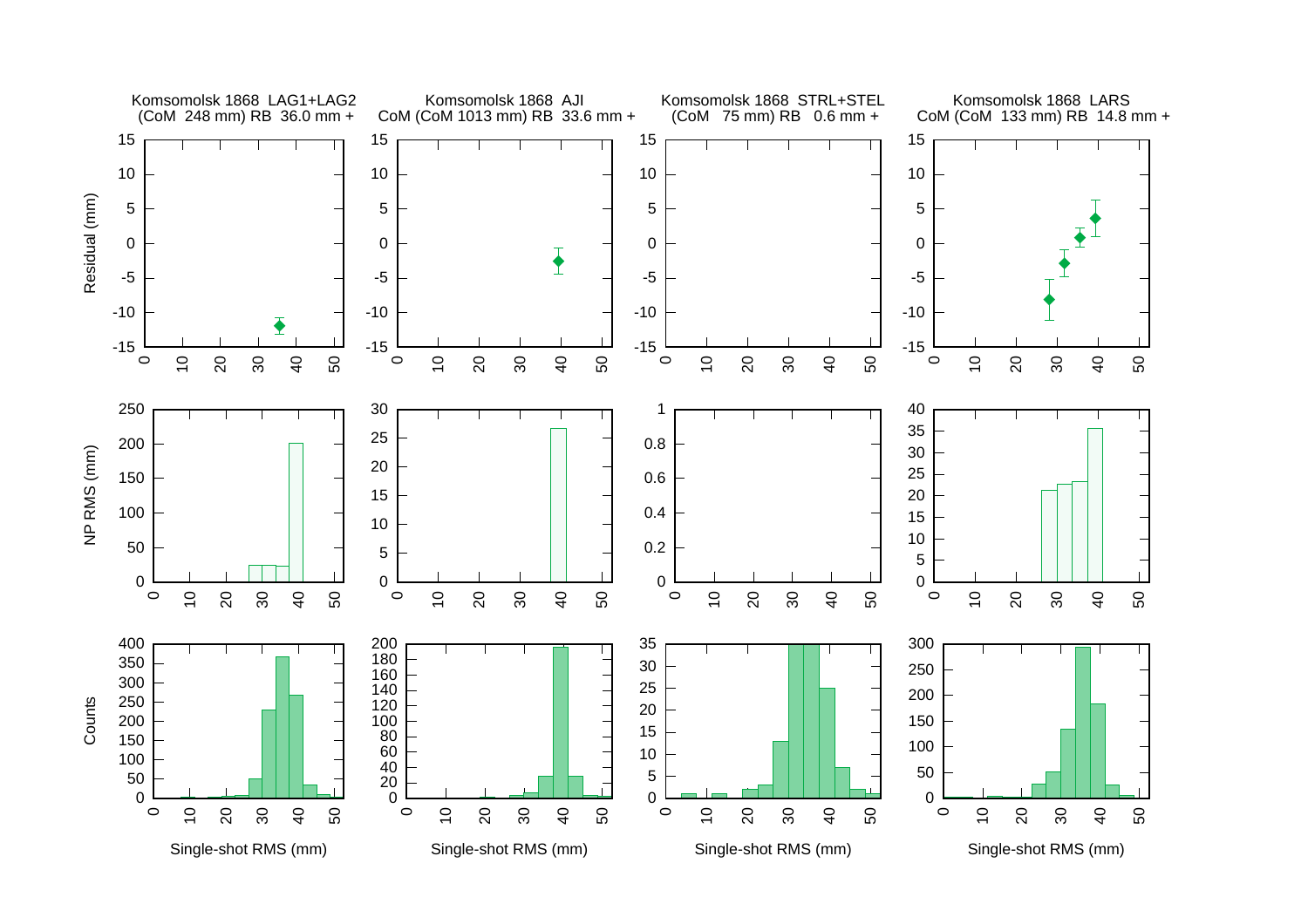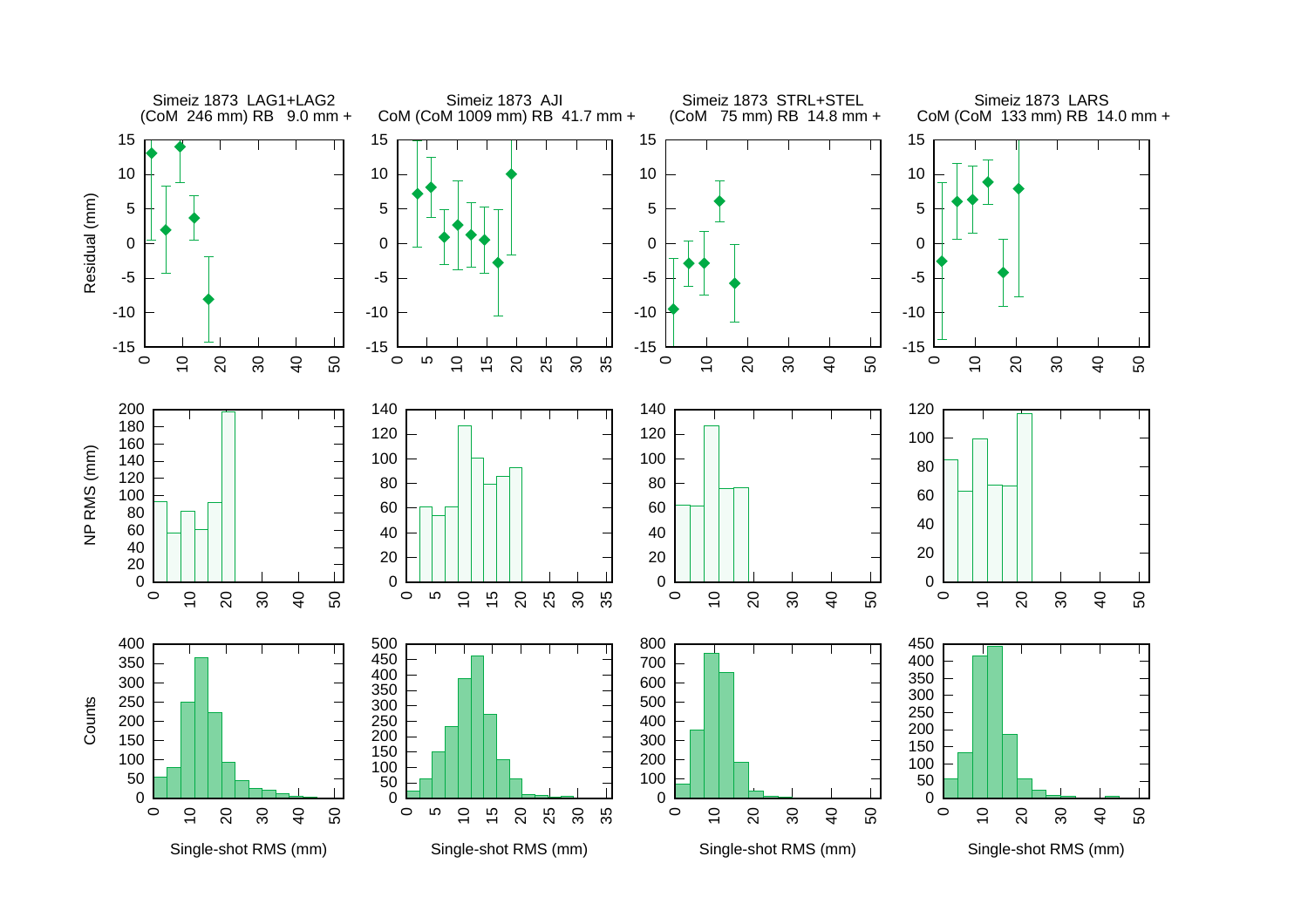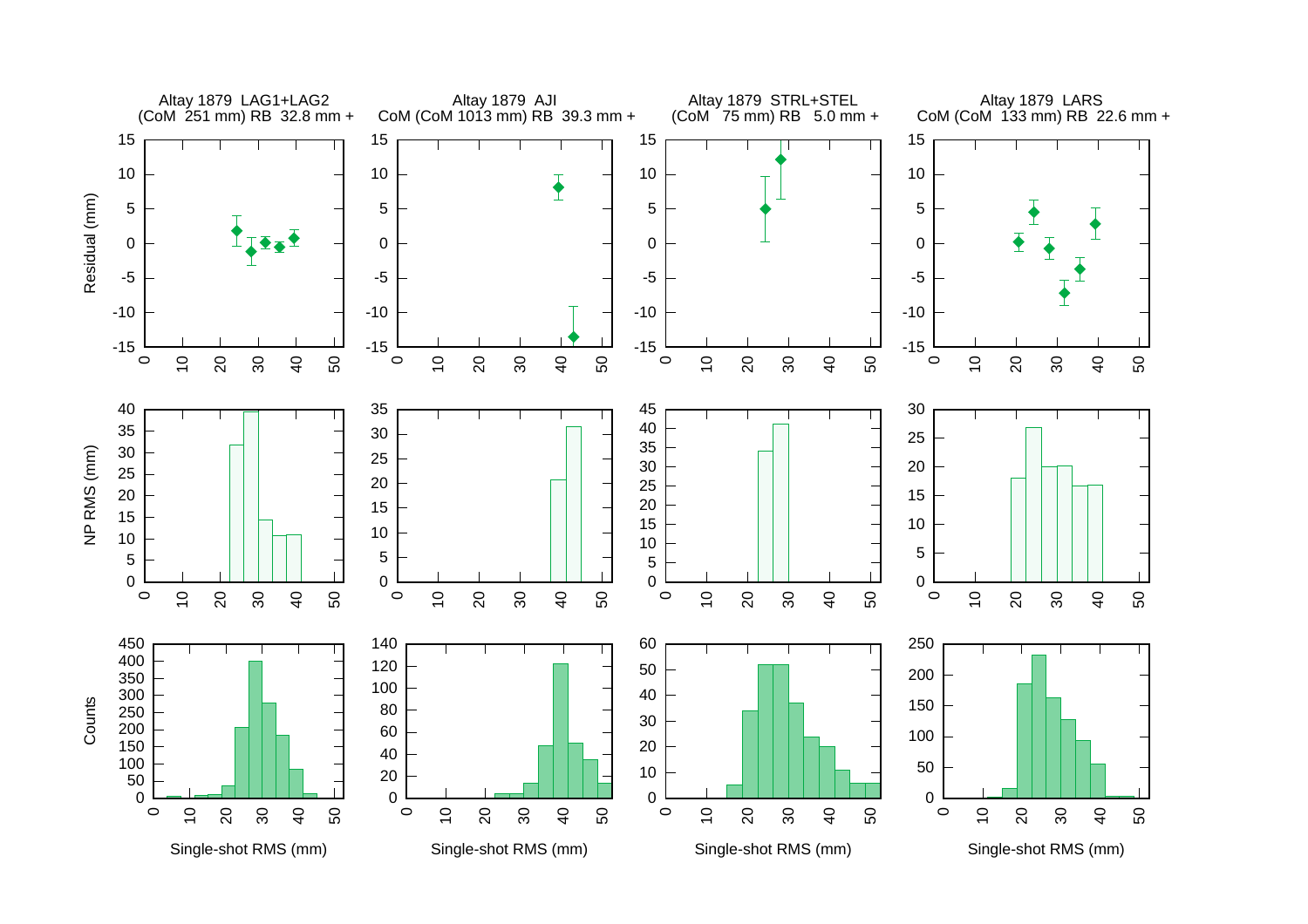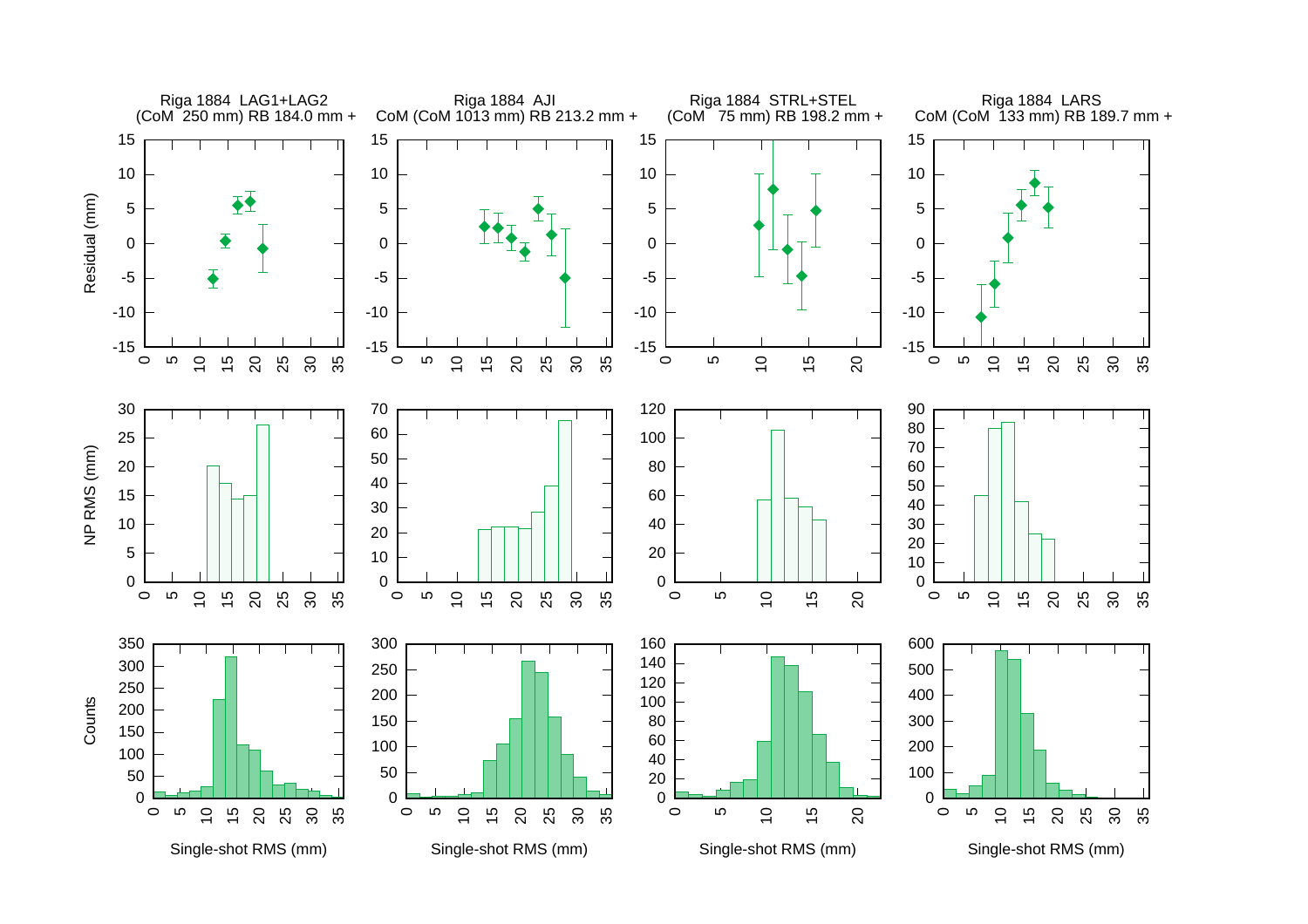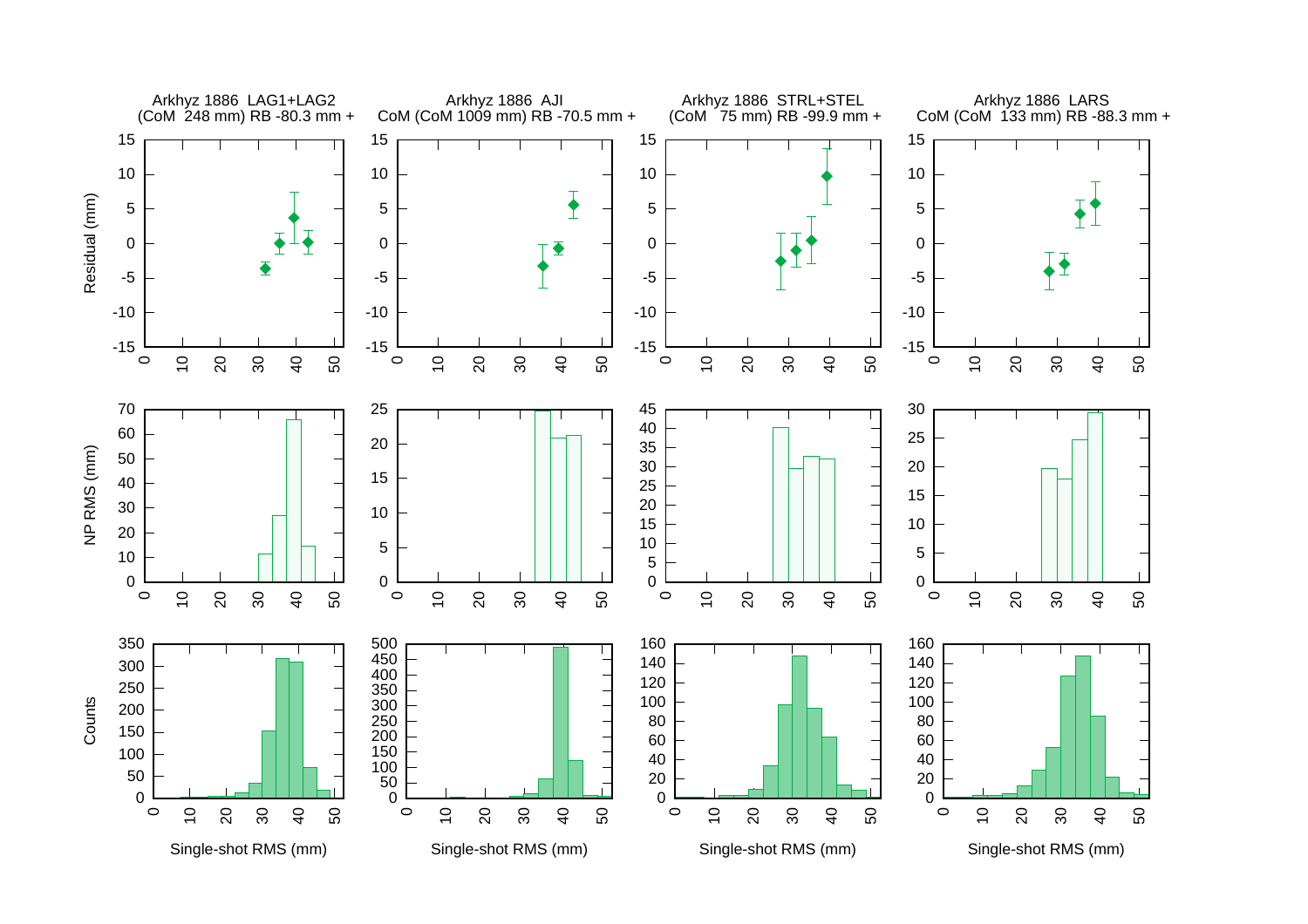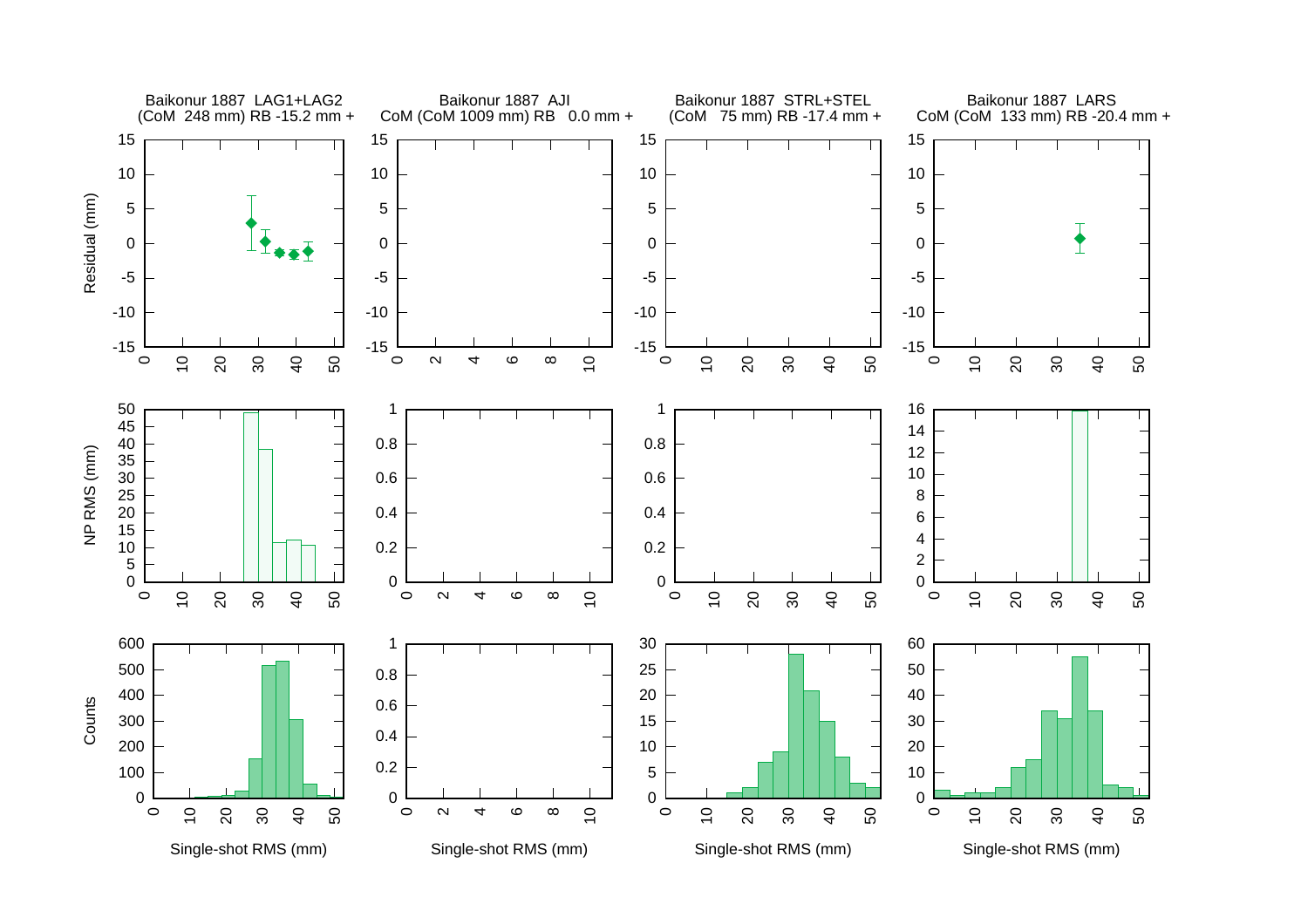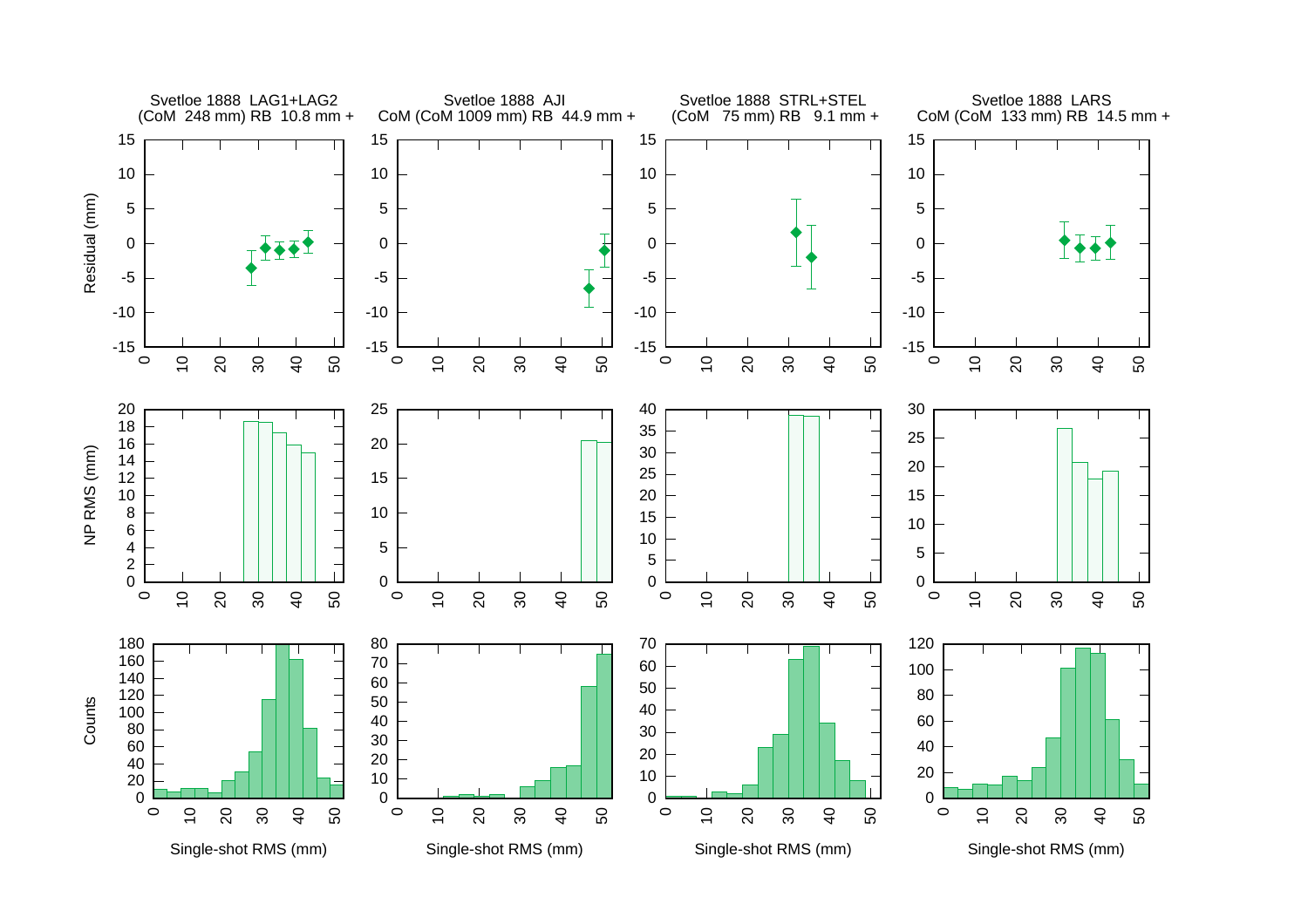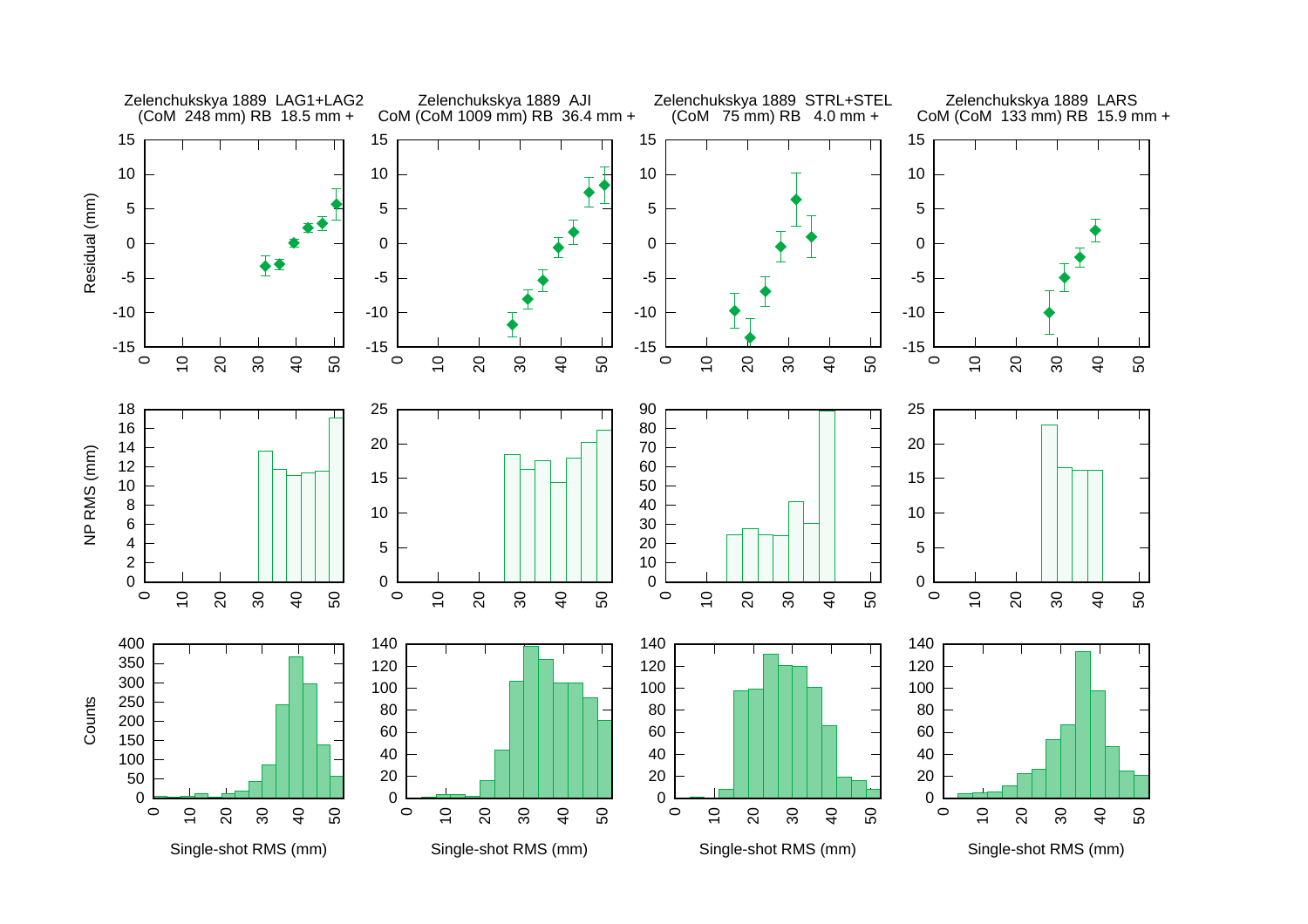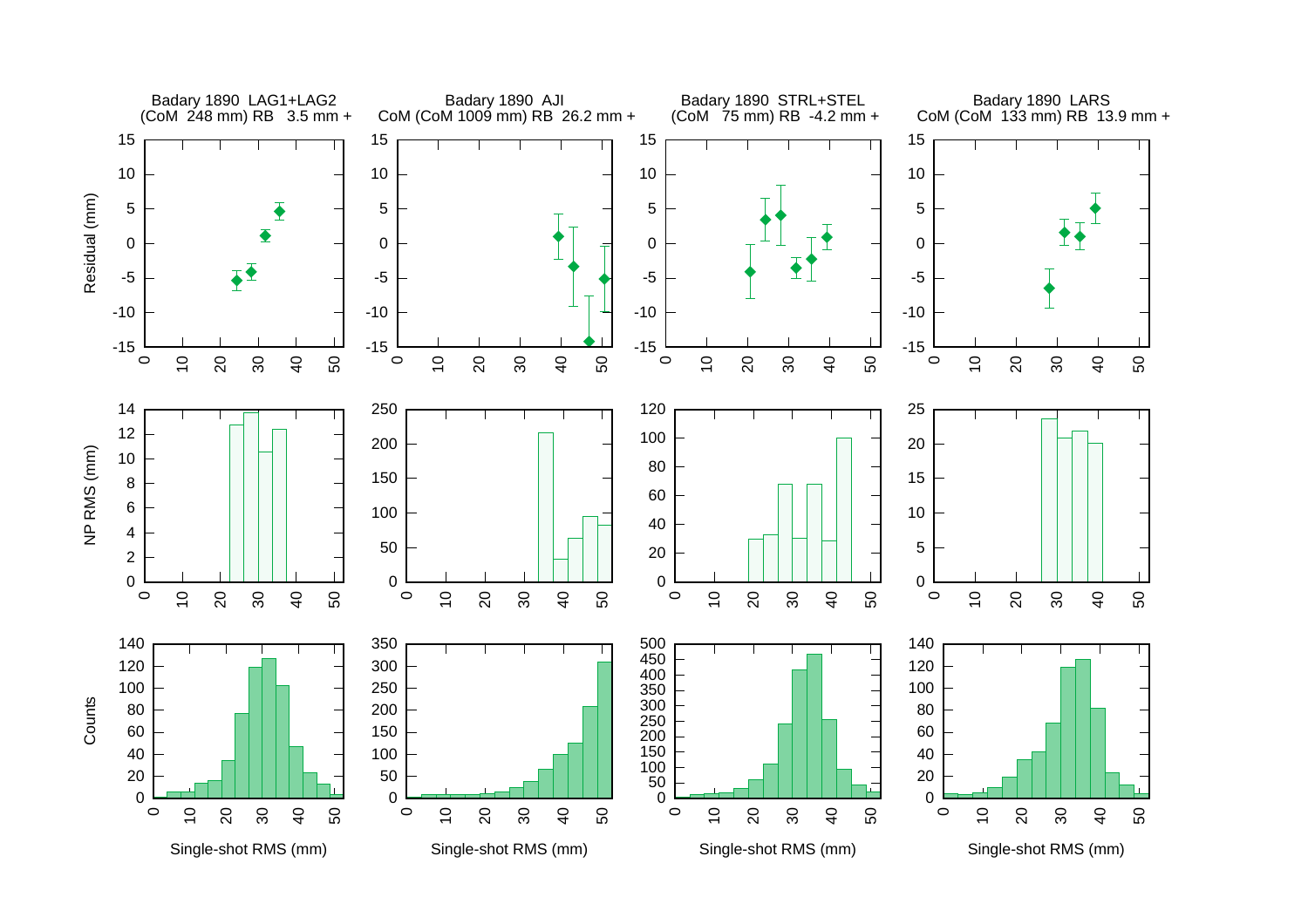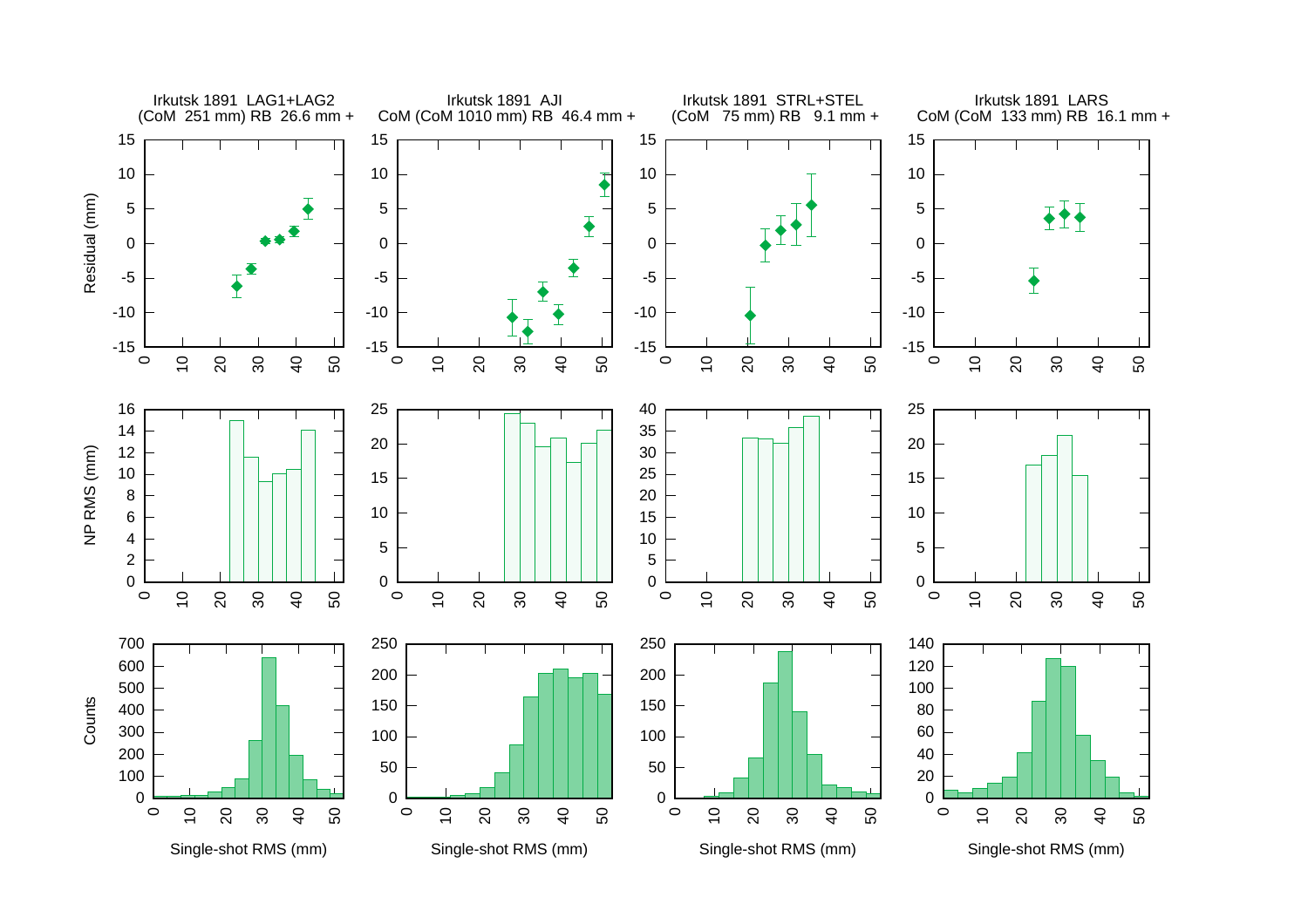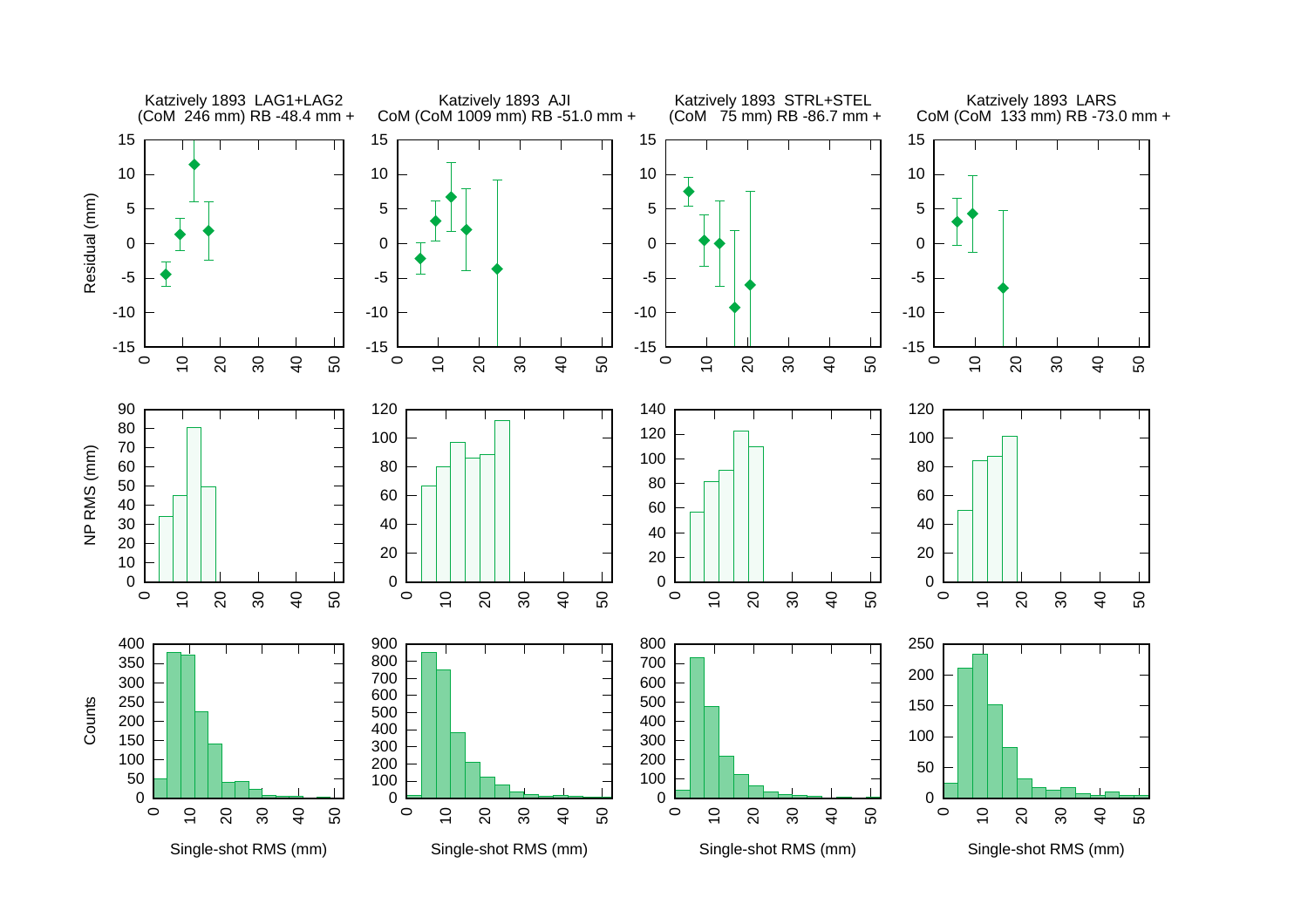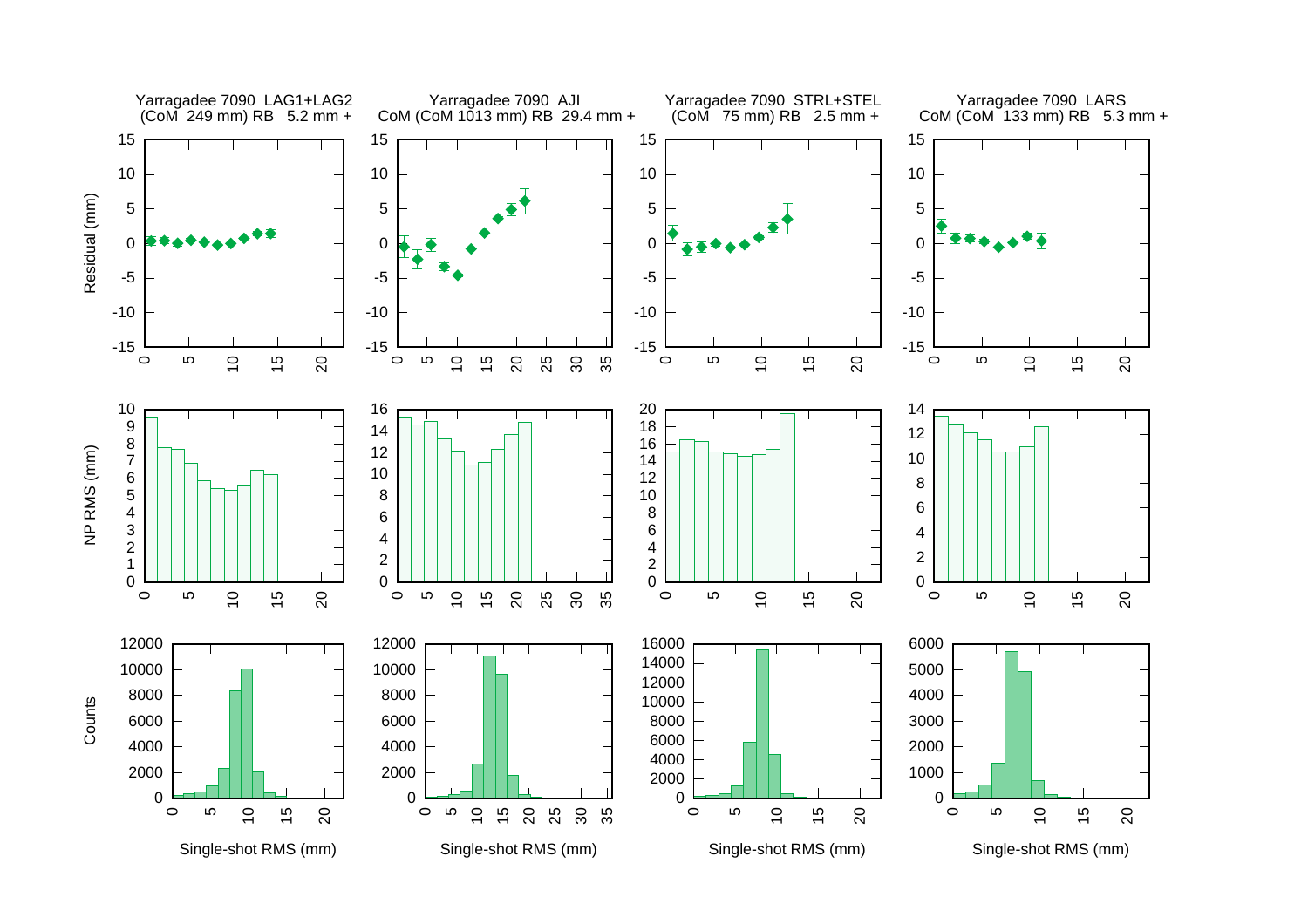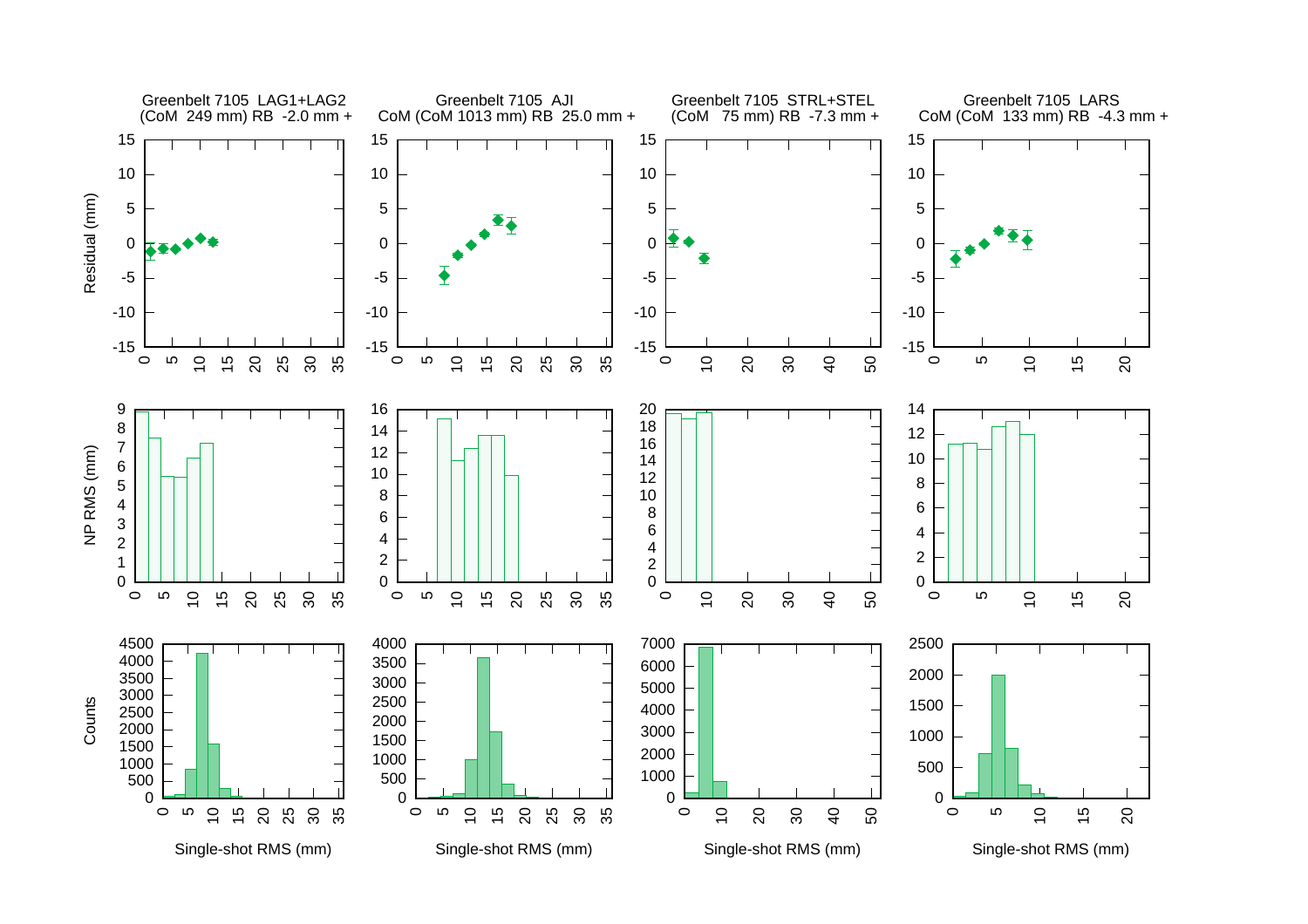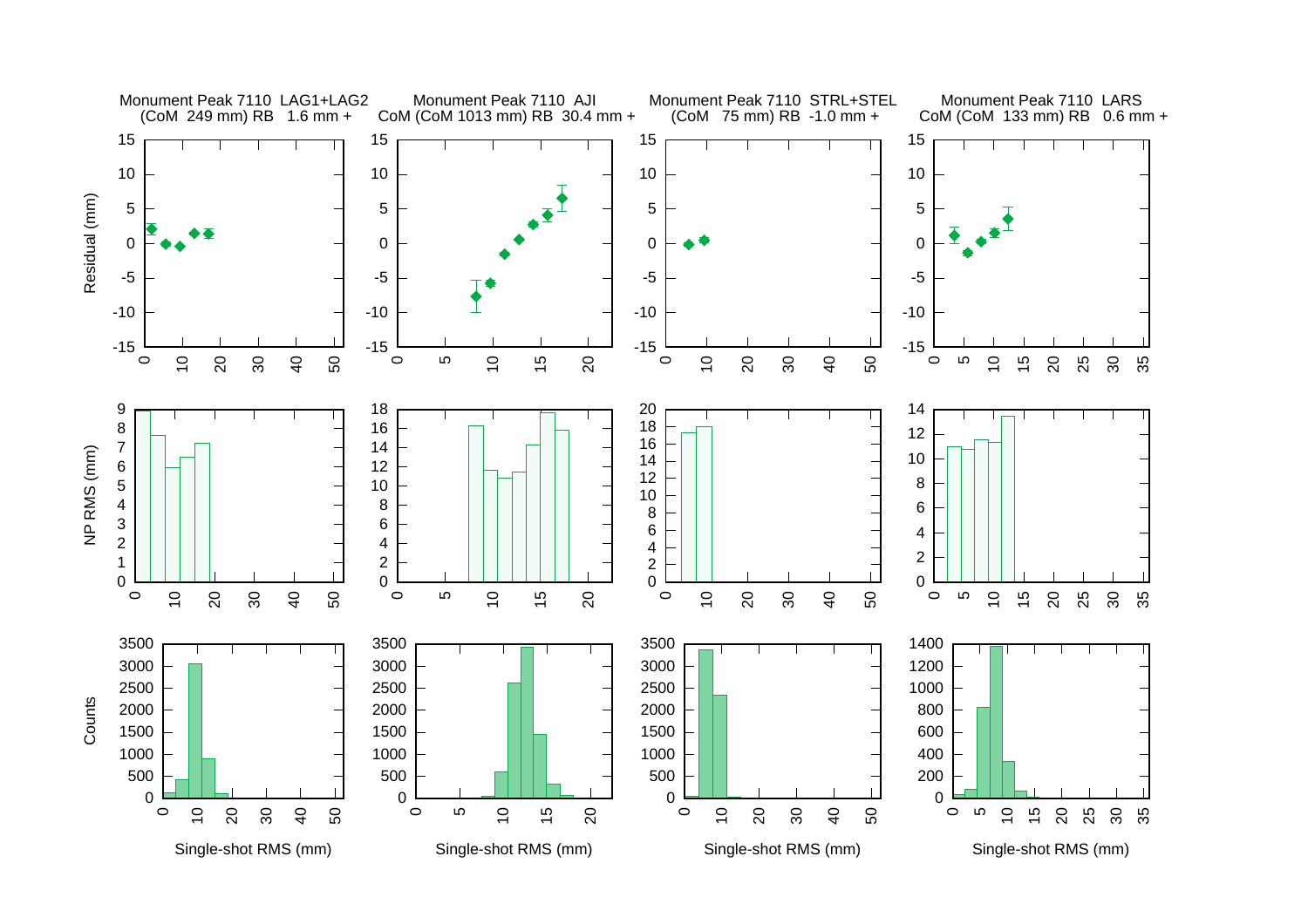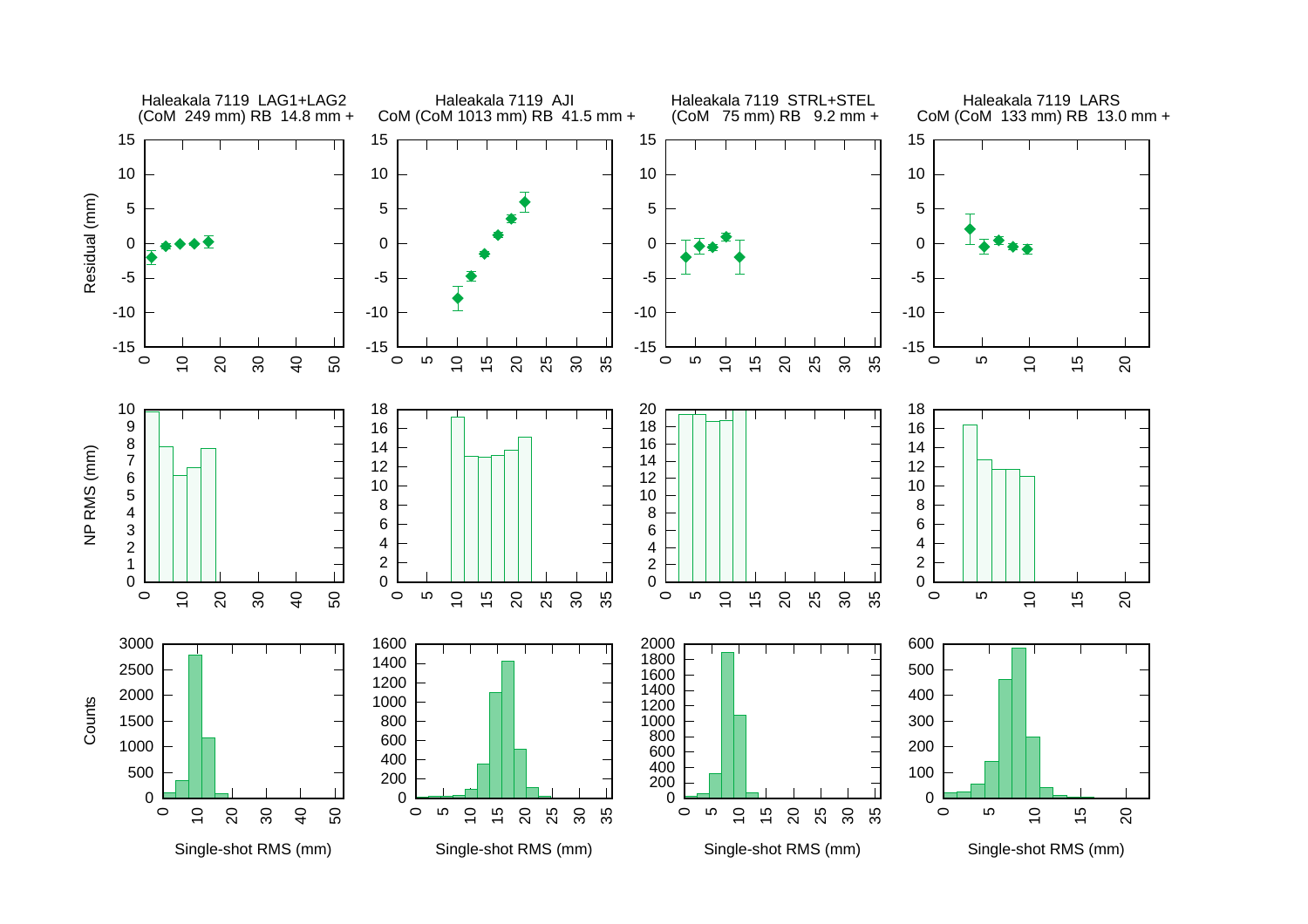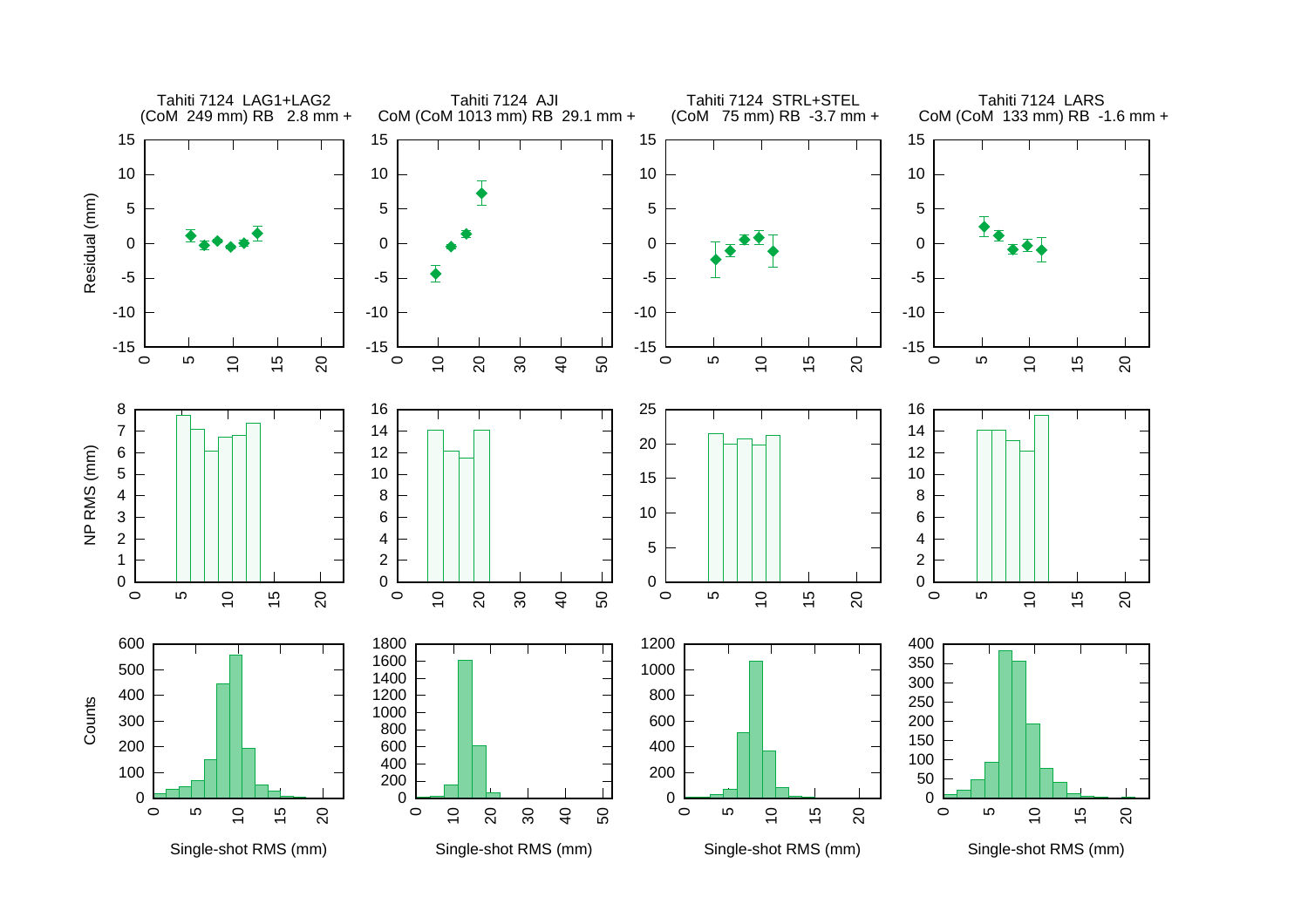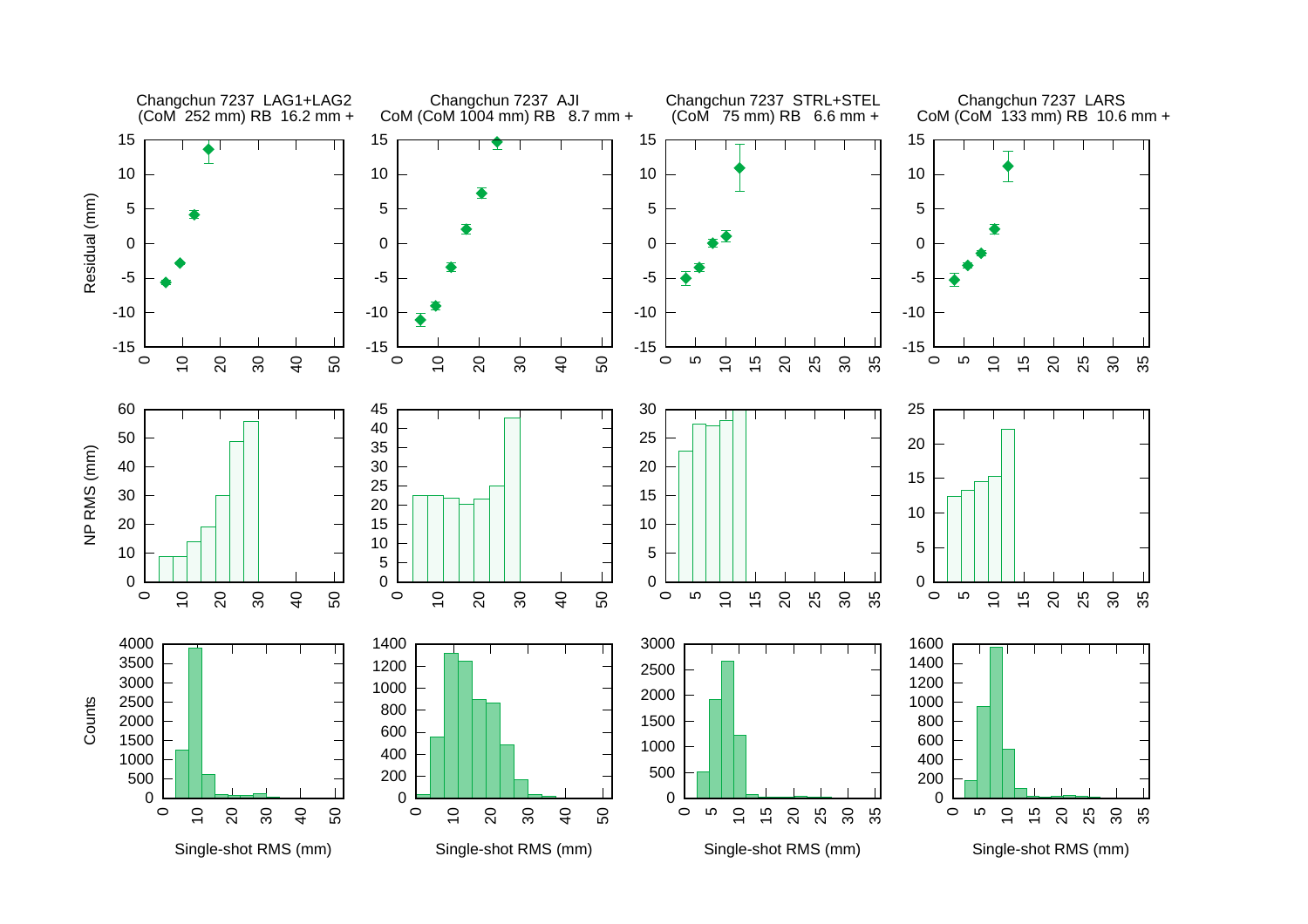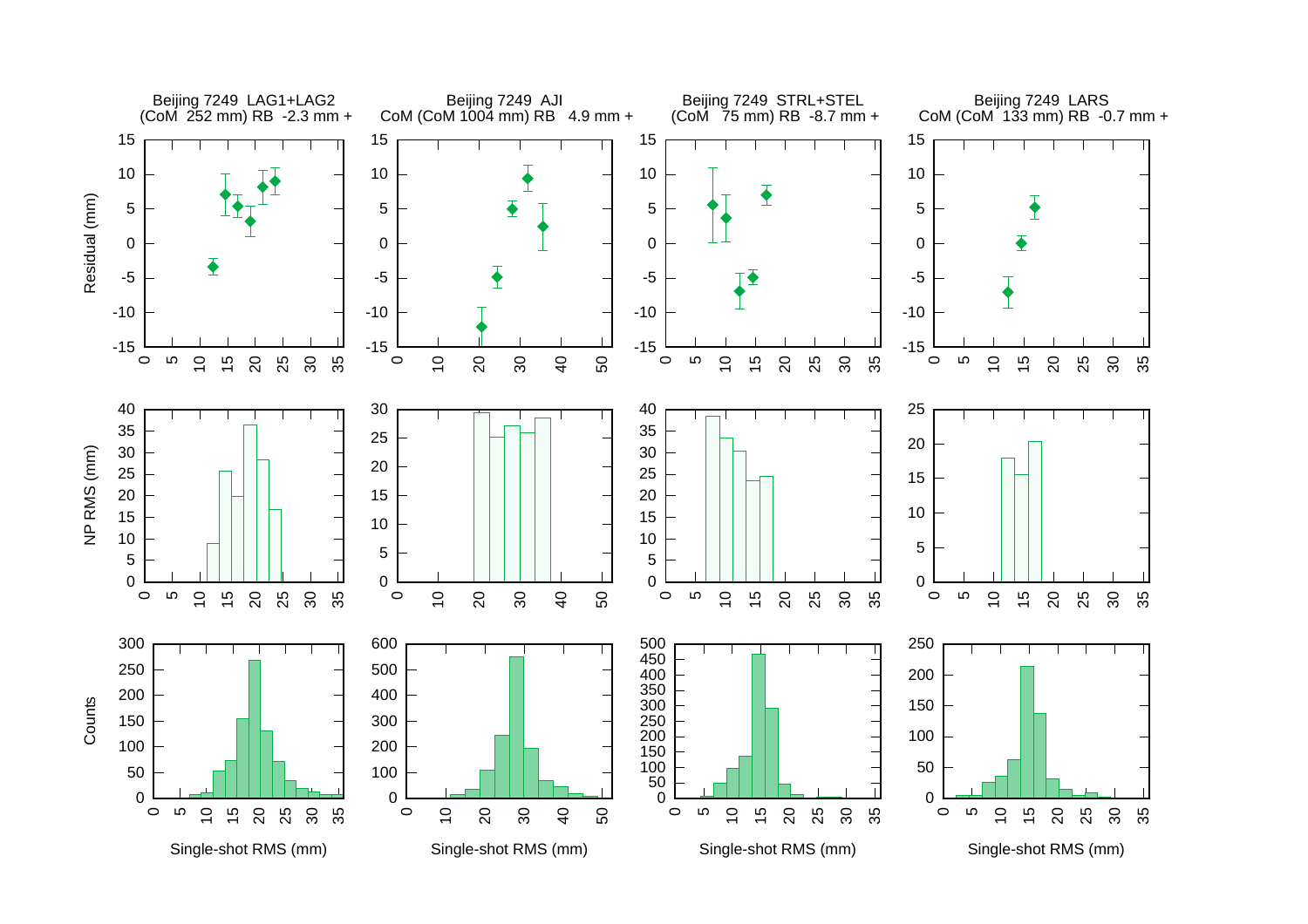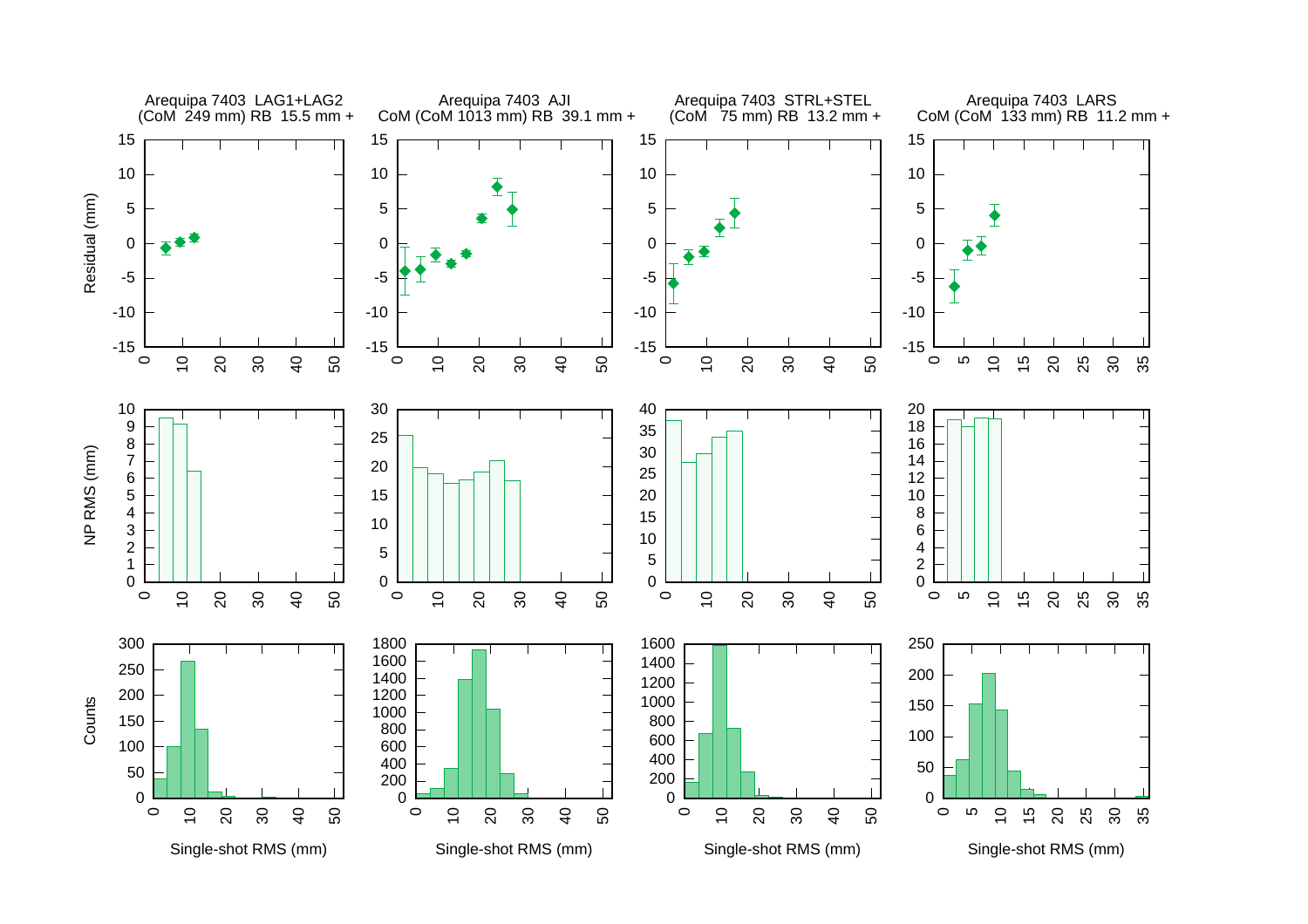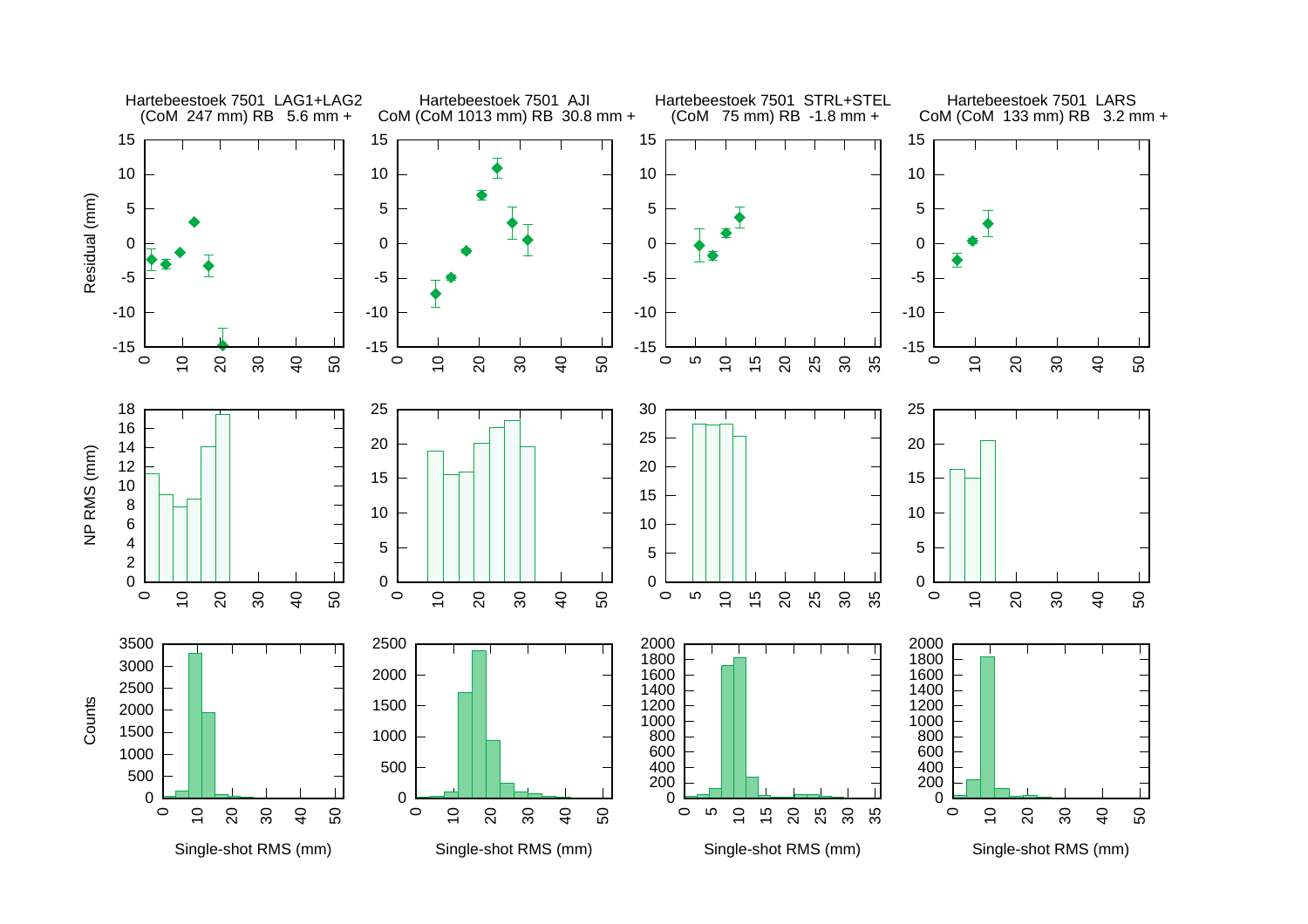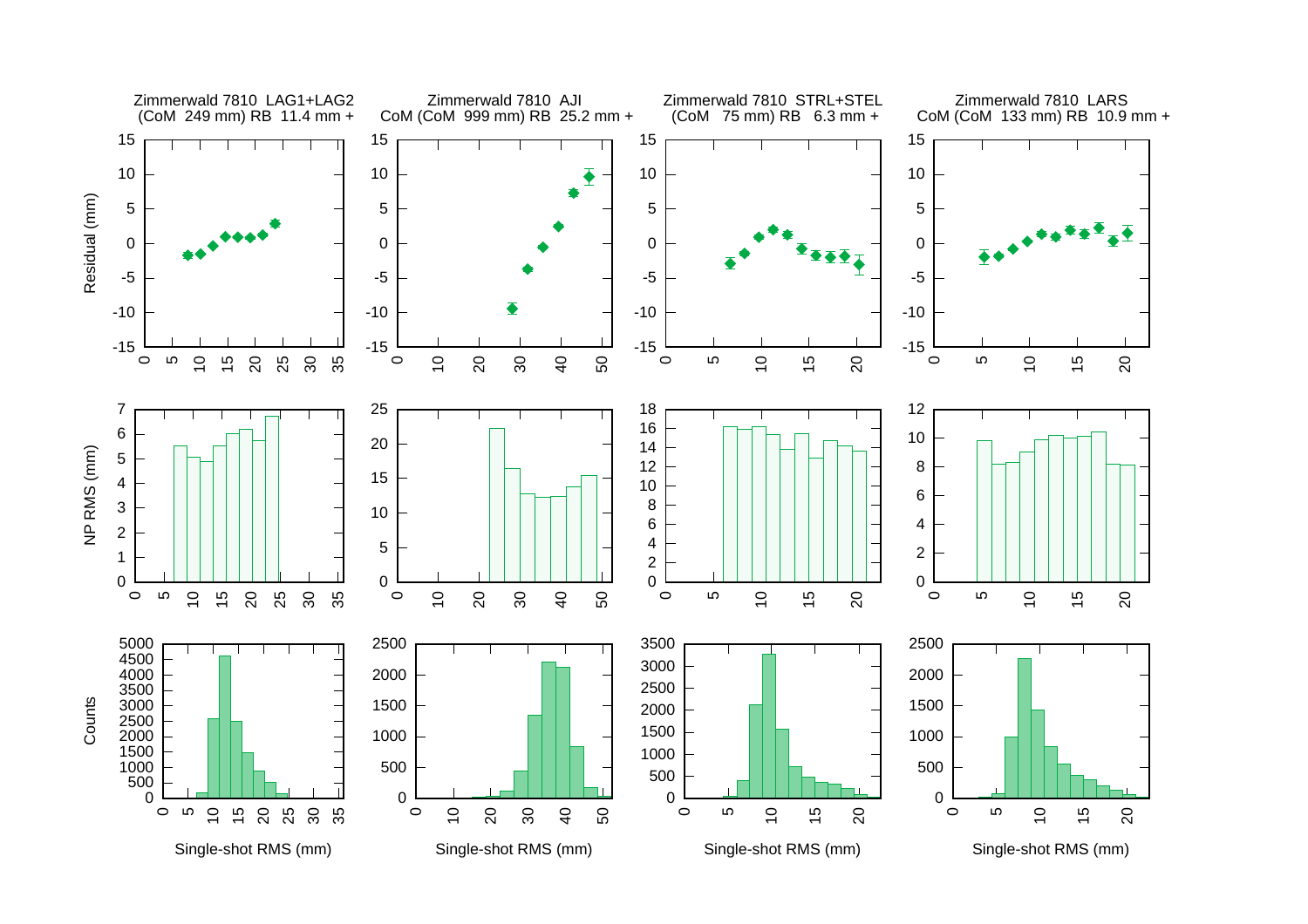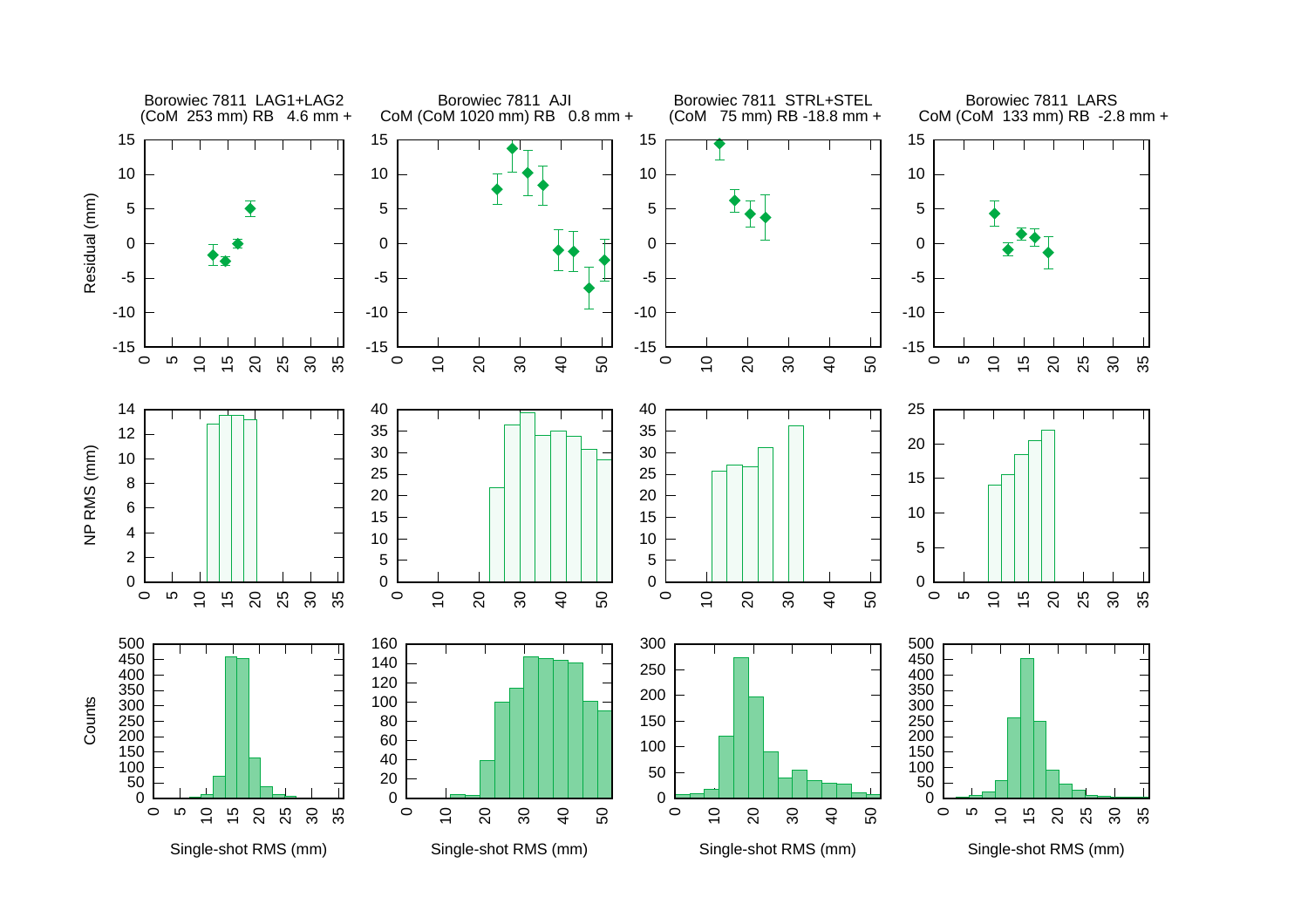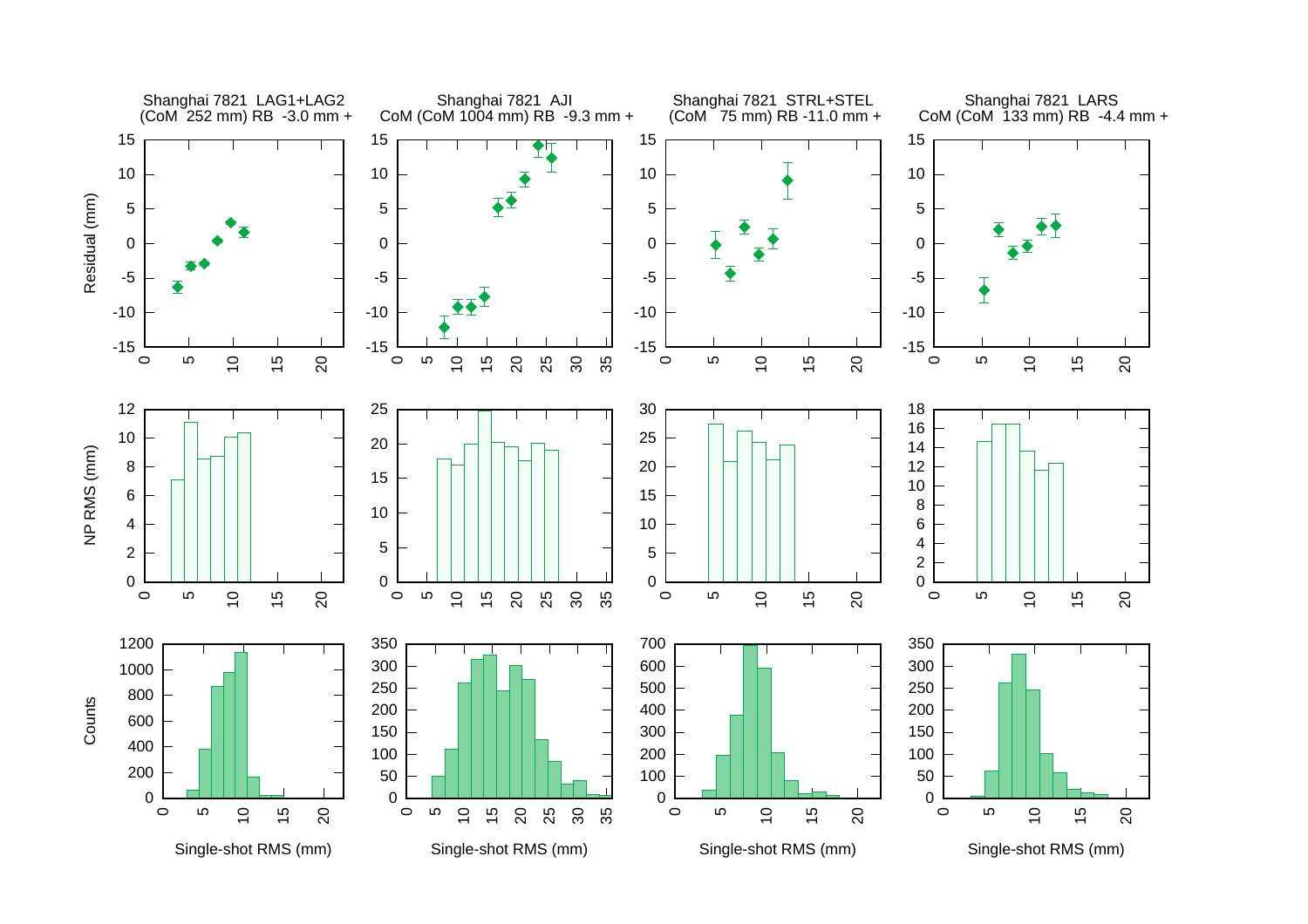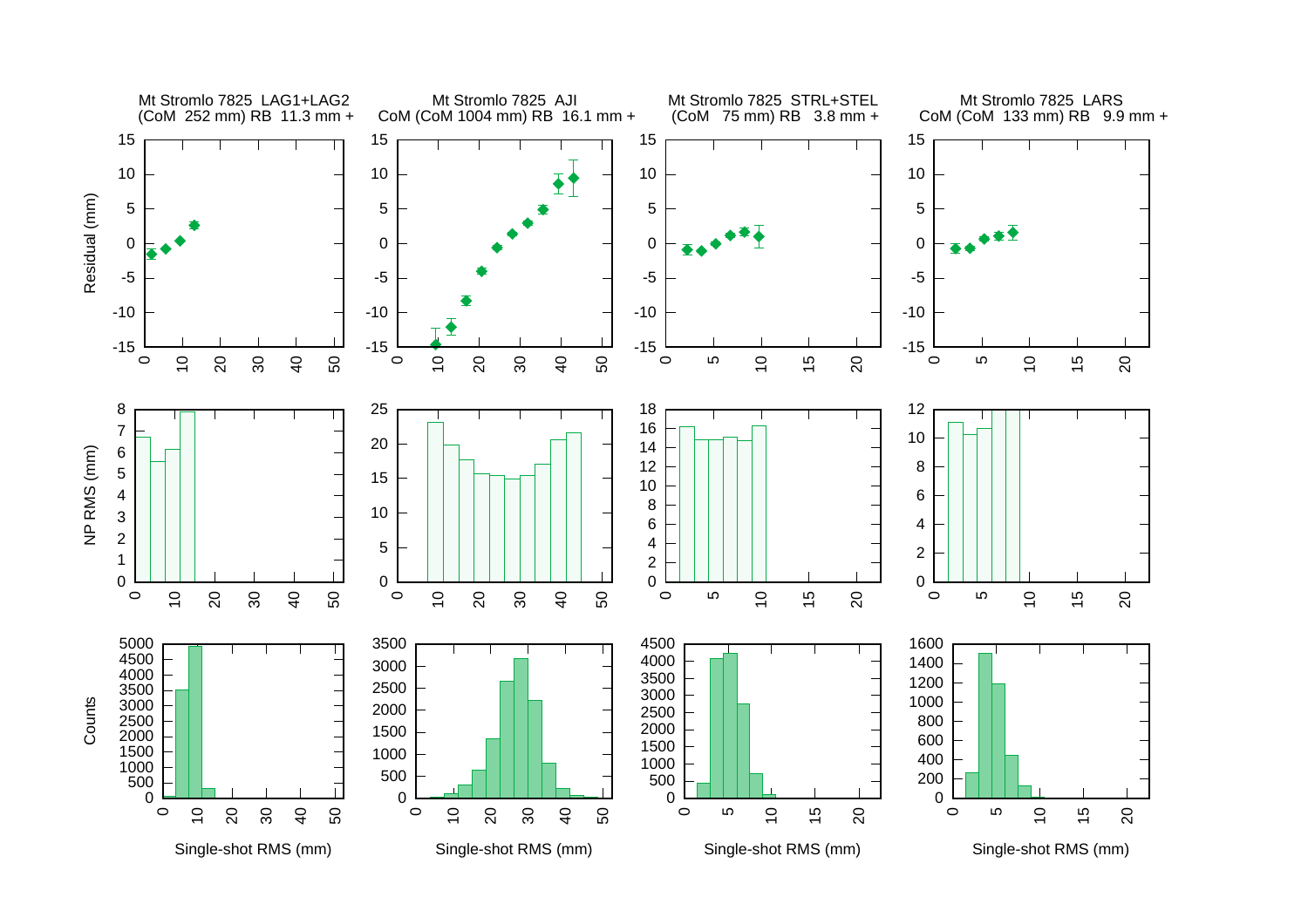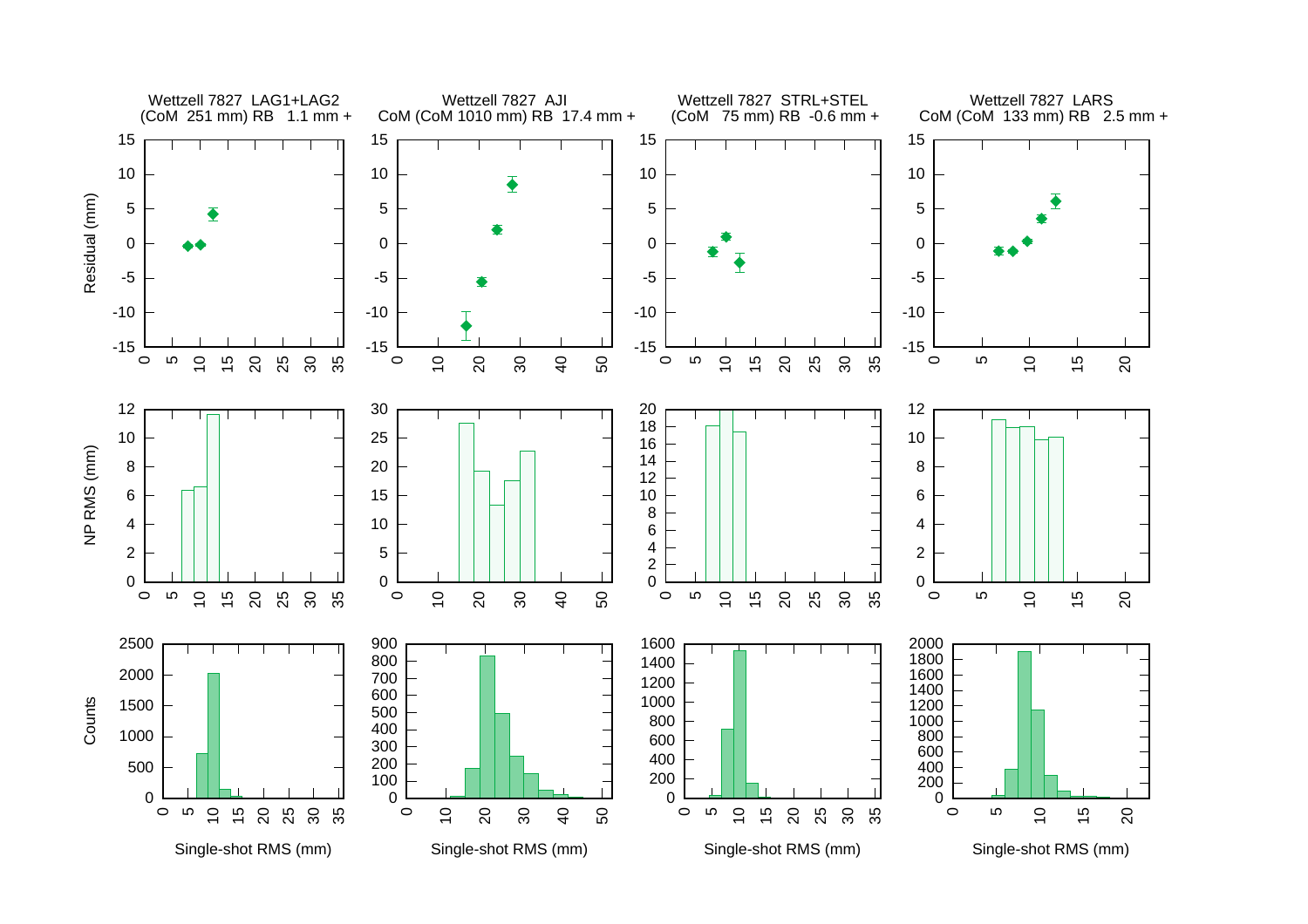![](_page_25_Figure_0.jpeg)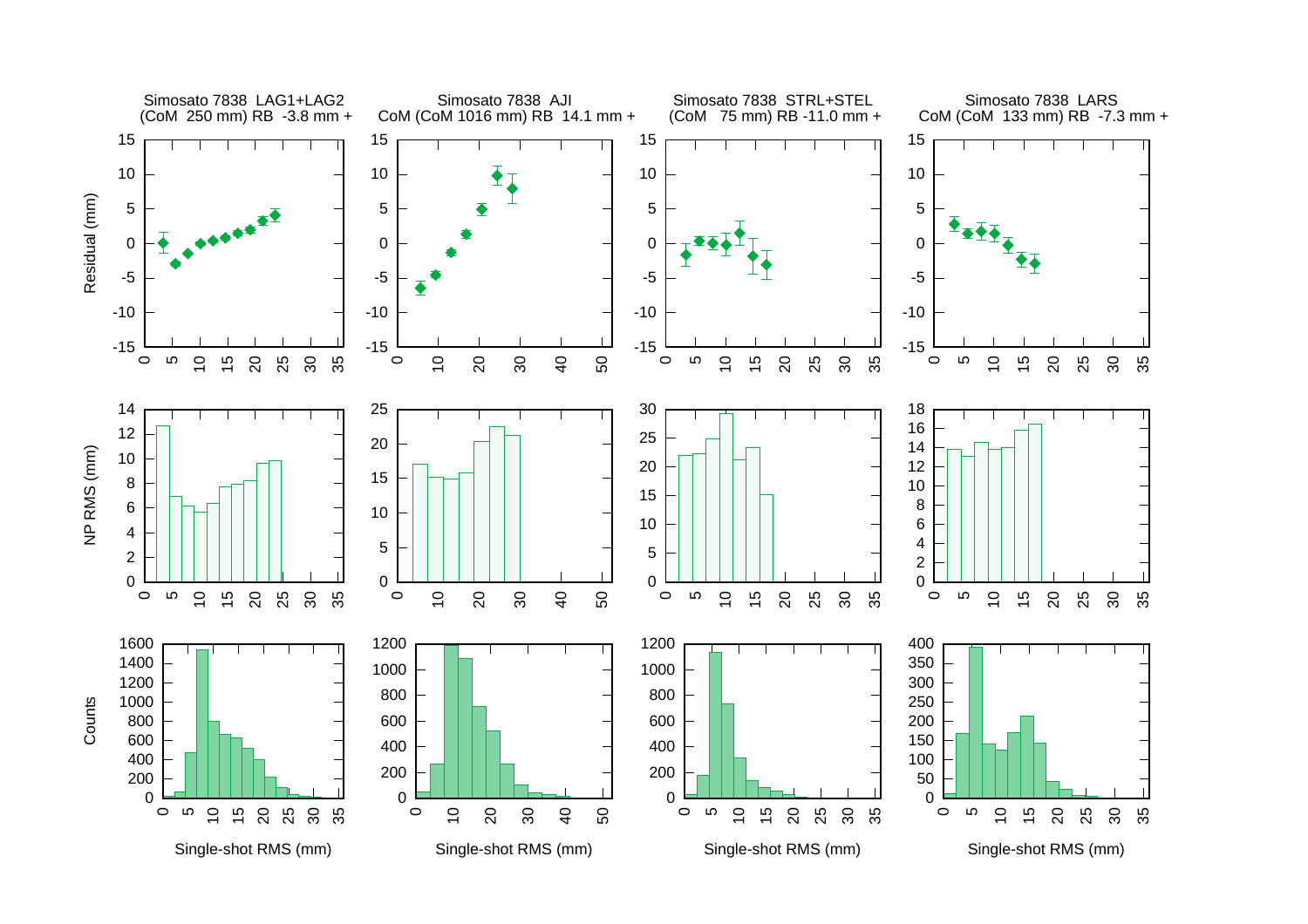![](_page_26_Figure_0.jpeg)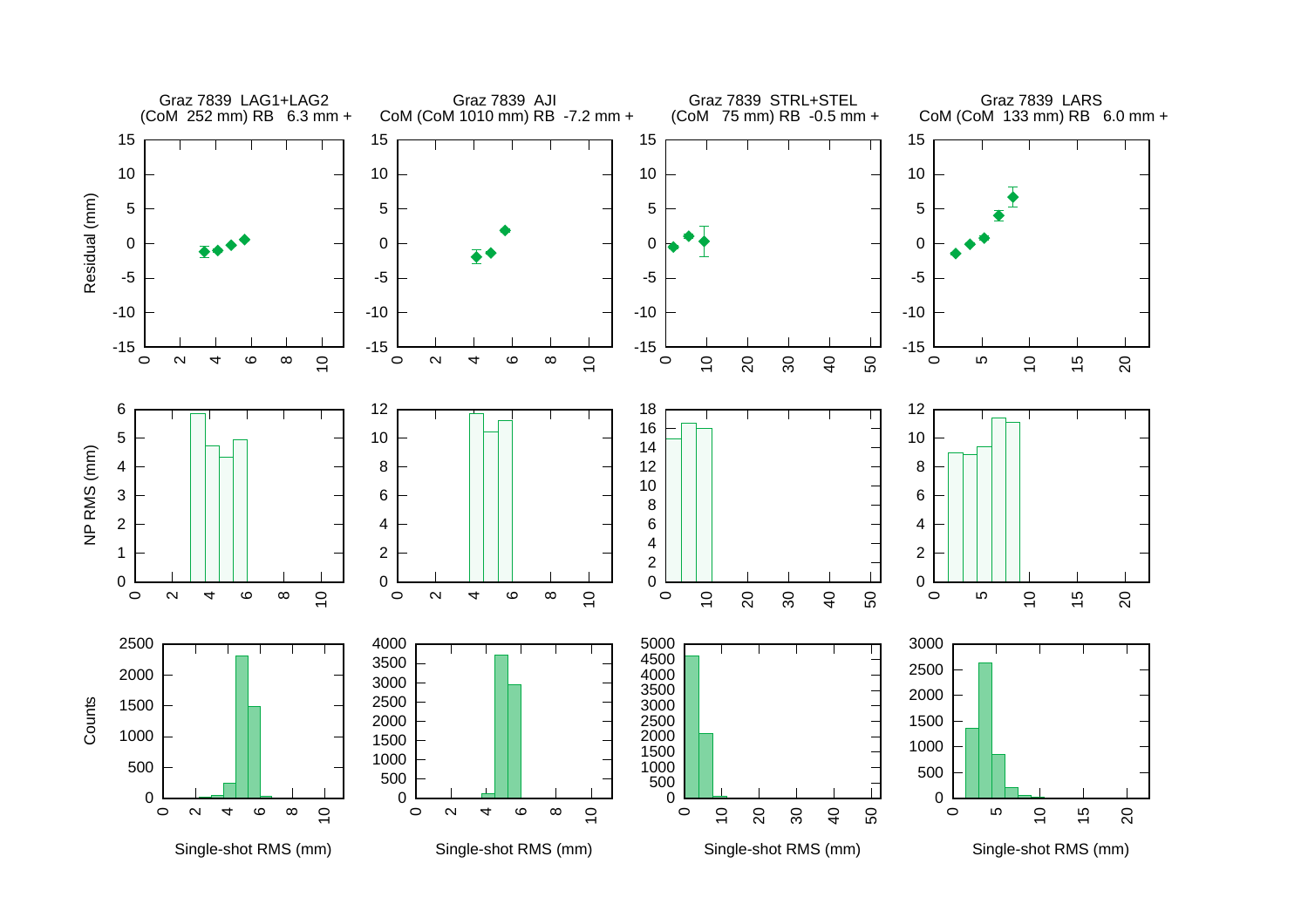![](_page_27_Figure_0.jpeg)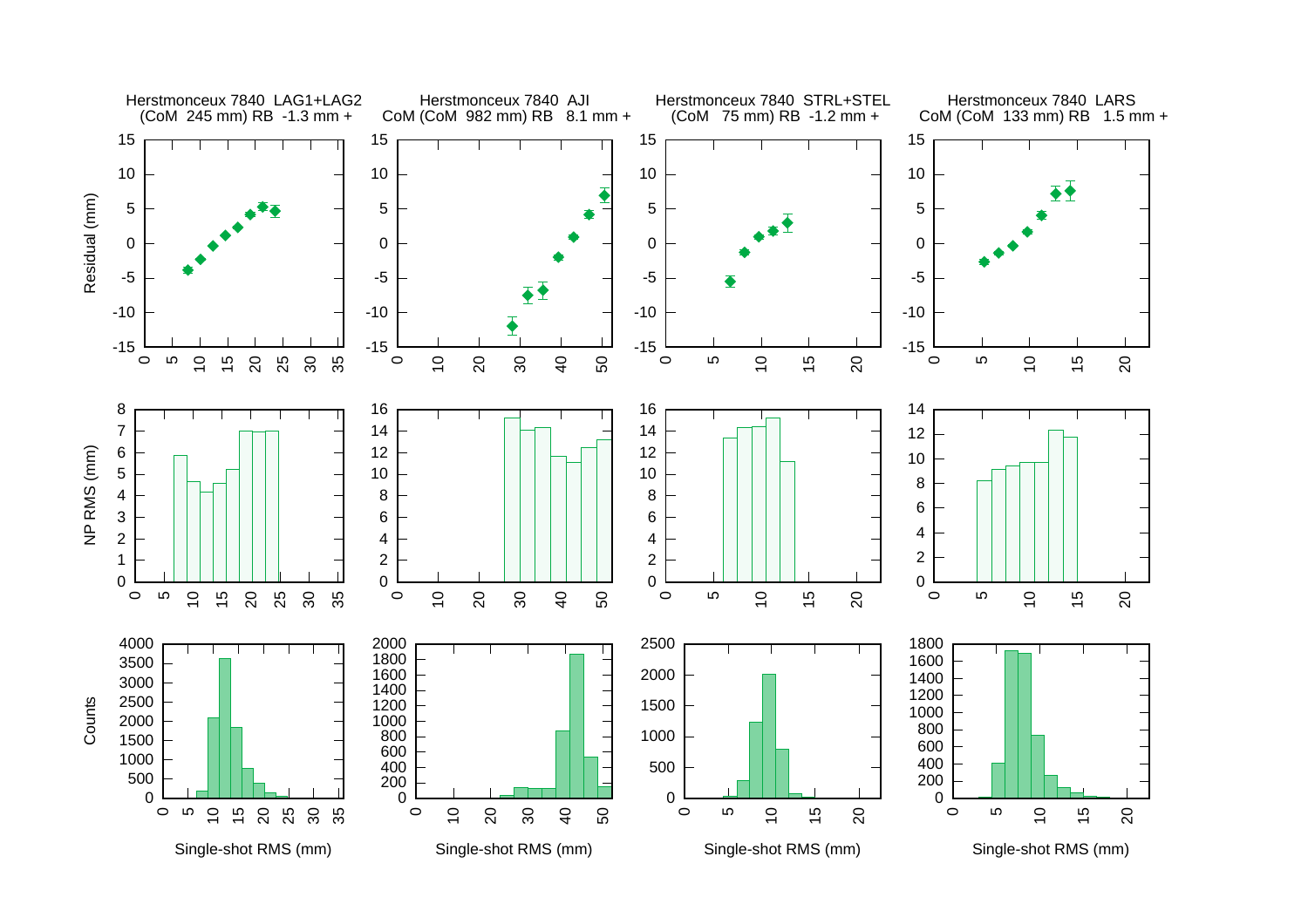![](_page_28_Figure_0.jpeg)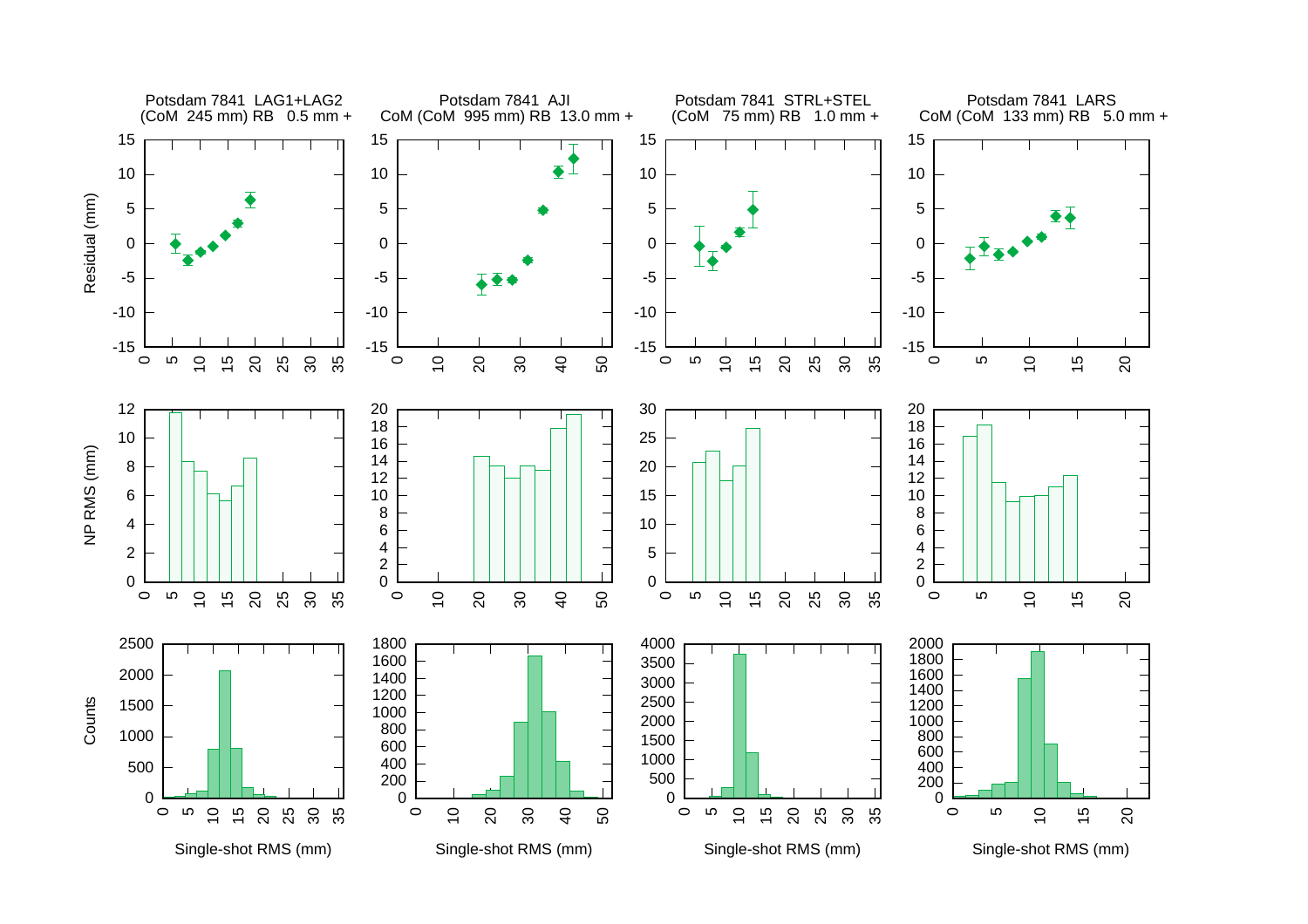![](_page_29_Figure_0.jpeg)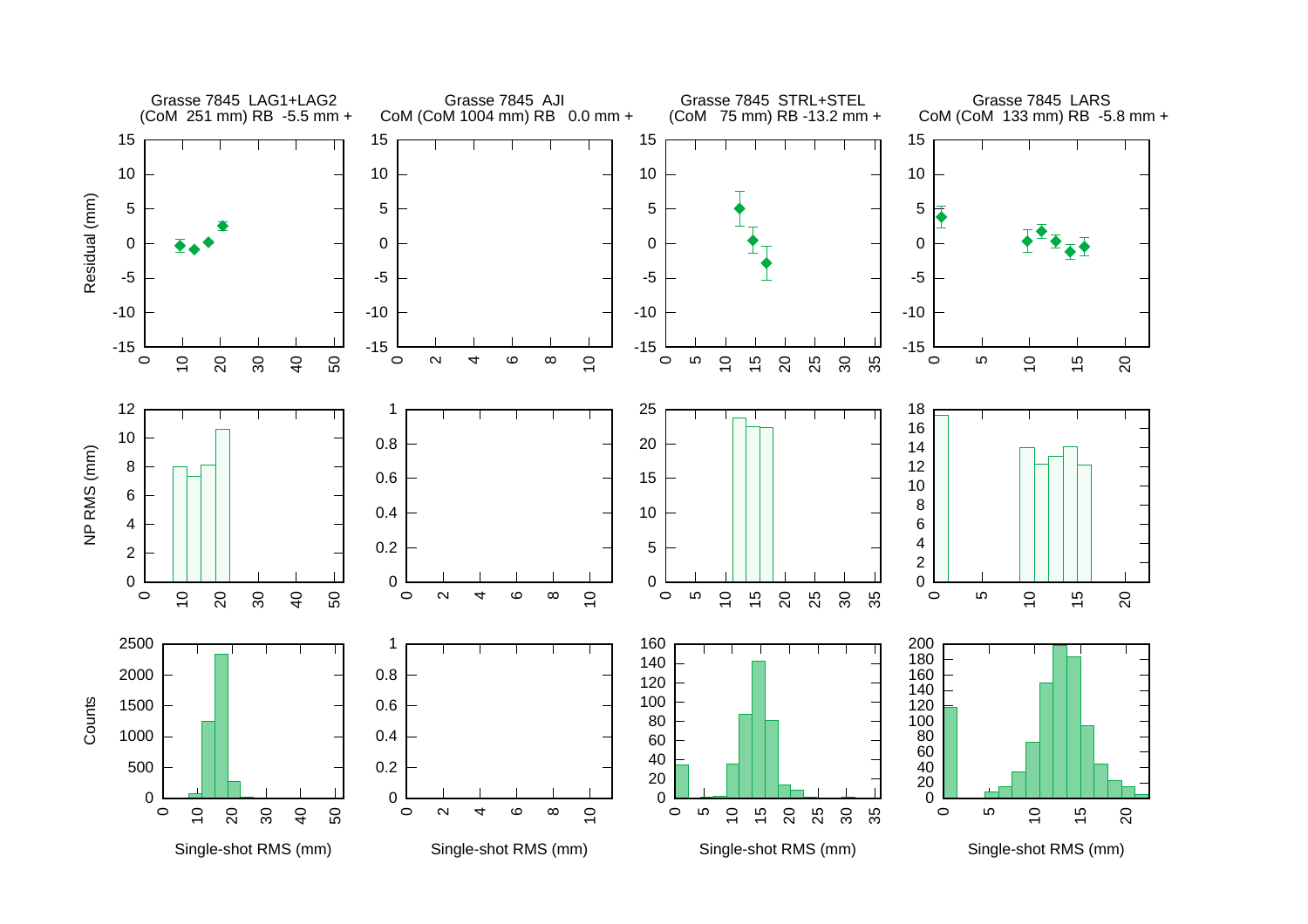![](_page_30_Figure_0.jpeg)